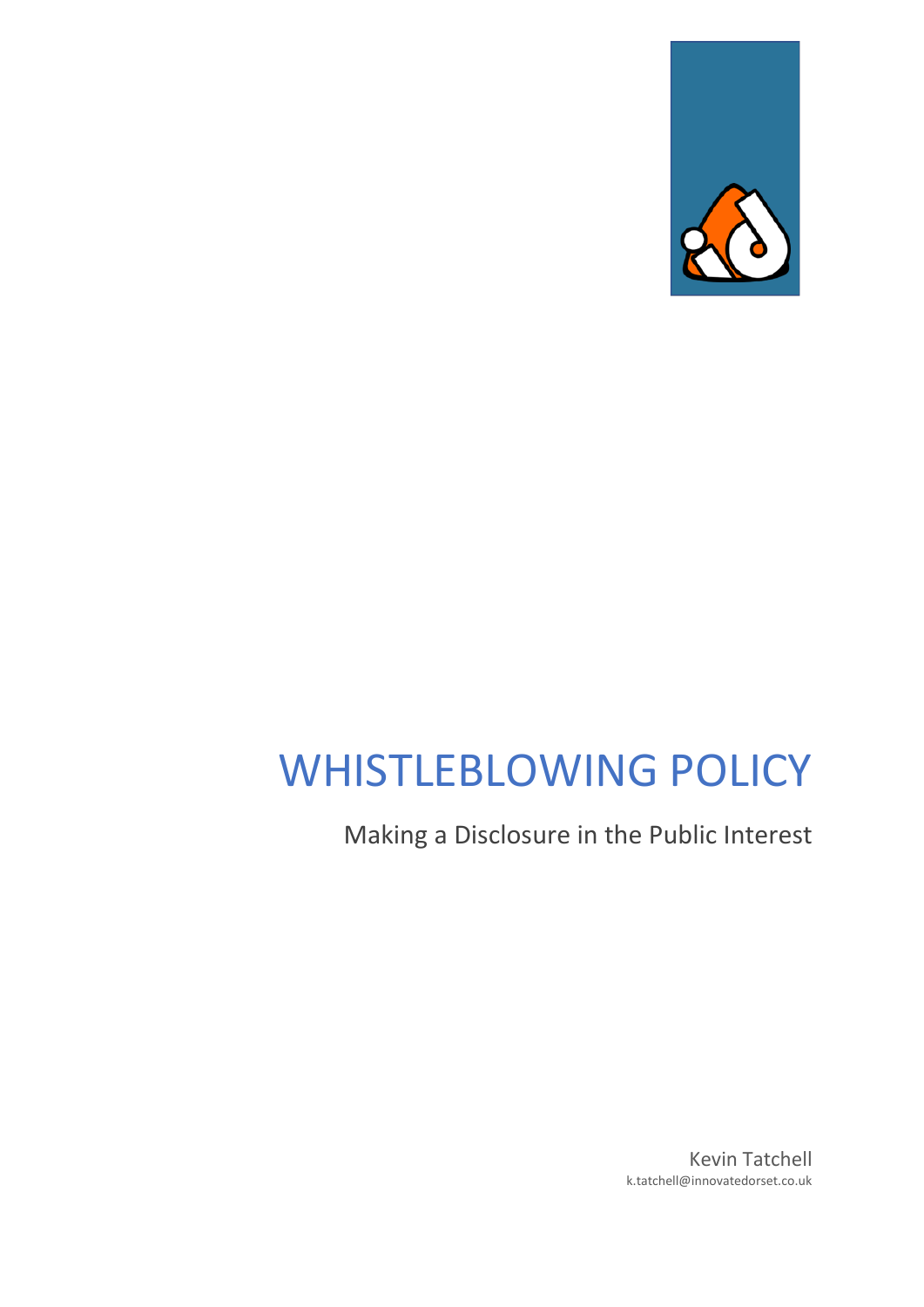# WHISTLEBLOWING POLICY

### Introduction

An important aspect of accountability and transparency is a mechanism to enable staff and other members of the Company to voice concerns in a responsible and effective manner.

It is a fundamental term of every contract of employment that an employee will faithfully serve his or her employer and not disclose confidential information about the employer's affairs. Nevertheless, where an individual discovers information that they believe shows serious malpractice or wrongdoing within this organisation, then this information should be disclosed internally without fear of reprisal, and there should be arrangements to enable this to be done independently of line management.

The Public Interest Disclosure Act, which came into effect in 1999, gives legal protection to employees against being dismissed or penalised by their employers as a result of publicly disclosing certain serious concerns. Innovate Dorset Ltd endorsed the provisions set out in this document so as to ensure that no members of staff should feel at a disadvantage in raising legitimate concerns.

This policy is intended to assist individuals who believe they have discovered malpractice or impropriety. It is not designed to question financial, or business decisions that are taken by the Company Director or Company nor should it be used to reconsider any matters which have already been addressed under harassment, complaint, disciplinary or other procedures. Once the "whistleblowing" procedures are in place, it is reasonable to expect staff to use them rather than air their complaints outside the Company.

### Scope of Policy

This policy is to inform employees of the Company to raise concerns internally at a high level and disclose information that the individual believes shows malpractice or impropriety.

This policy is intended to cover concerns that are in the public interest and may at least initially be investigated separately but might then lead to the invocation of other procedures e.g., disciplinary.

These concerns could include:

- Financial malpractice or impropriety or fraud.
- Failure to comply with a legal obligation or Statutes.
- Dangers to Health & Safety or the environment.
- Criminal activity.
- Improper conduct or unethical behavior.
- Attempts to conceal any of the above.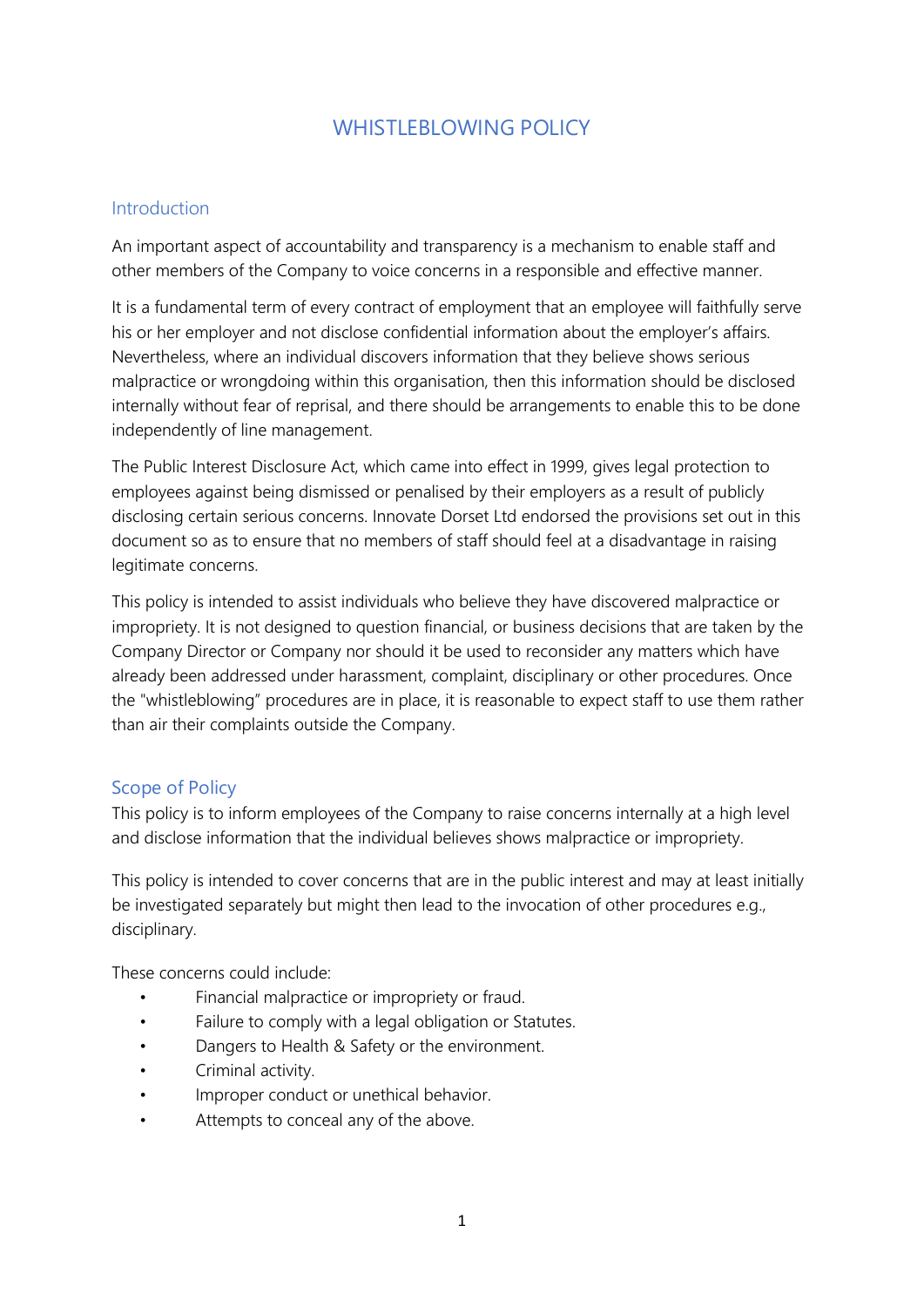# **Safeguards**

# *i. Protection*

This policy will offer protection to those employees of Innovate Dorset Ltd who disclose such concerns provided the disclosure is made in good faith, and in the reasonable belief of the individual making the disclosure, that they intend to show malpractice or impropriety, and if they make the disclosure to the appropriate person. The Company Director Kevin Tatchell k.tatchell@innovatedorset.co.uk

It is important to note that no protection from internal disciplinary procedures is offered to those who choose not to use the procedure. In an extreme case, malicious or wild allegations could give rise to legal action on the part of the persons complained about.

## *ii. Confidentiality*

The Company will treat all such disclosures in a confidential and sensitive manner. The identity of the individual making the allegation may be kept confidential so long as it does not hinder or frustrate any investigation. However, the investigation process may reveal the source of the information and the individual making the disclosure may need to provide a statement to the police as part of the evidence required.

### *iii. Anonymous Allegations*

This policy encourages individuals to put their name on any disclosures they make. Concerns expressed anonymously are much less credible, but they may be considered at the discretion of the Company Director. In exercising this discretion, the factors to be considered will include:

- The seriousness of the issues raised
- The credibility of the concern
- The likelihood of confirming the allegation from attributable sources

### *iv. Untrue Allegations*

If an individual makes an allegation in good faith, which is not confirmed by subsequent investigation, no action will be taken against that individual.

In making a disclosure the individual should exercise due care to ensure the accuracy of the information. If, however, an individual makes malicious or vexatious allegations, and particularly if he or she persists with making them, disciplinary action may be taken against that individual.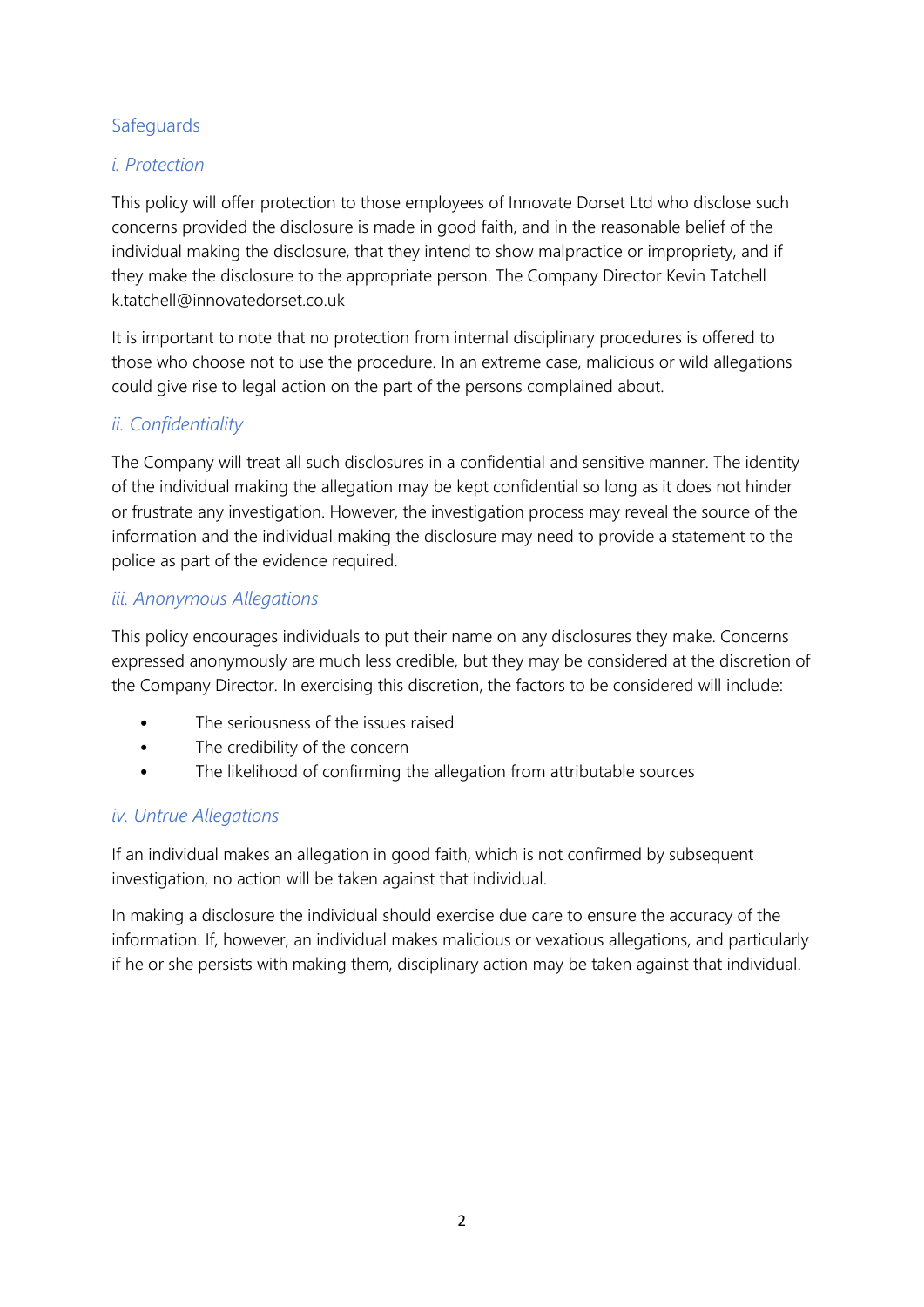#### Procedures for Making a Disclosure

On receipt of a complaint of malpractice, the member of staff who receives and takes note of the complaint, must pass this information as soon as is reasonably possible, to the appropriate designated investigating officer as follows:

- Complaints of malpractice will be investigated by the Company Director; unless the complaint is against the Director or is in any way related to the actions of the Director. In such cases, complaints against the Director should be passed to a nominated appropriate investigating officer, appointed by the Company Director.
- The Company Director may also appoint a person of Senior Management to investigate complaints on their behalf.
- If there is evidence of criminal activity, then the investigating officer should inform the Police. The Company Director and Management will ensure that any internal investigation does not hinder a formal police investigation.

# **Timescales**

Due to the varied nature of these sorts of complaints, which may involve internal investigators and/or the Police, or LADO, it is not possible to lay down precise timescales for such investigations. The investigating officer should ensure that the investigations are undertaken as quickly as possible without affecting the quality and depth of those investigations.

- The investigating officer, should as soon as practically possible, send a written acknowledgement of the concern to the complainant. Thereafter report back to them in writing the outcome of the investigation and the action that is proposed.
- If the investigation is a prolonged one, the investigating officer should keep the complainant informed, in writing, as to the progress of the investigation and as to when it is likely to be concluded.
- All responses to the complainant should be in writing and sent to their home address.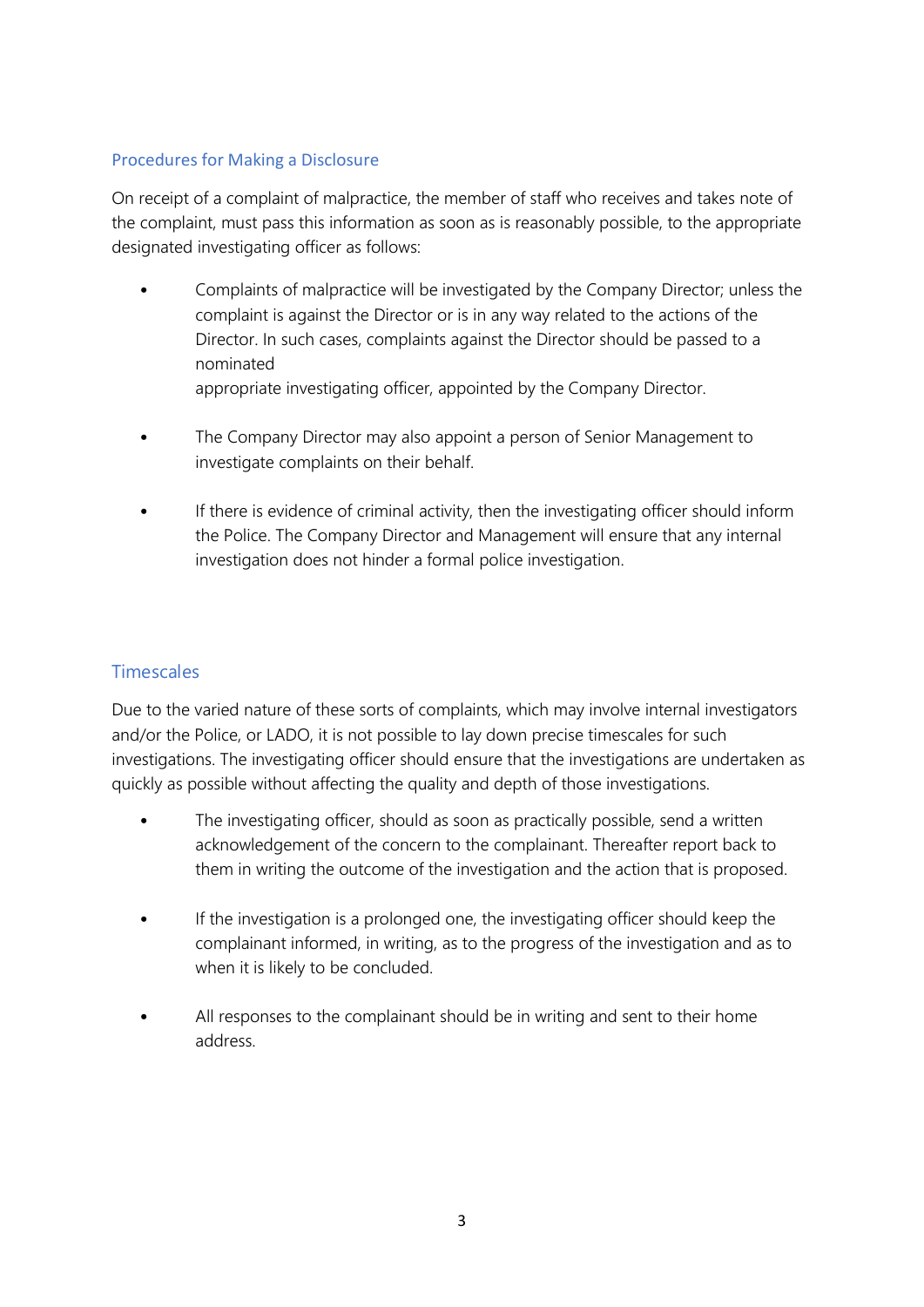The complaint is made either verbally or in written form with full details and clarifications of the complaint being obtained.

The investigating officer should inform the member of staff against whom the complaint is made as soon as is practically possible. The member of staff will be informed of their right to be accompanied by a trade union or other representative at any future interview or hearing held under the provision of these procedures.

> The Company Director/Investigating Officer should consider if the involvement of the Police or LADO or HR Dept is required at this stage.

The allegations should be fully investigated by the CD/IO with the assistance where appropriate, of other individuals/bodies.

A judgement concerning the complaint and validity of the complaint will be made by the CD/IO. This judgement will be detailed in a written report containing the findings of the investigations and reasons for the judgement. The report will be passed to the Company Director as appropriate.

The Company Director will decide what action to take. If the complaint is shown to be justified, then they will invoke disciplinary or other appropriate company procedures.

The complainant should be kept informed of the progress of the investigations and, if appropriate, of the outcome.

If appropriate, a copy of the outcomes will be passed to the Company HR to enable a review of the procedures.

The CD/IO with take further instructions by investigating individuals/bodies.



Investigating Procedure

If the complainant is not satisfied that their concern is being properly dealt with by the investigating officer, they have the right to raise it in confidence with the Company Director, or one of the designated persons described above.

If the investigation finds the allegations unsubstantiated and all internal procedures have been exhausted, but the complainant is not satisfied with the outcome of the investigation, the Company recognises the lawful rights of employees and ex-employees to make disclosures to prescribed persons (such as the Health and Safety Executive, the Audit Commission, or the utility regulators), or, where justified, elsewhere.